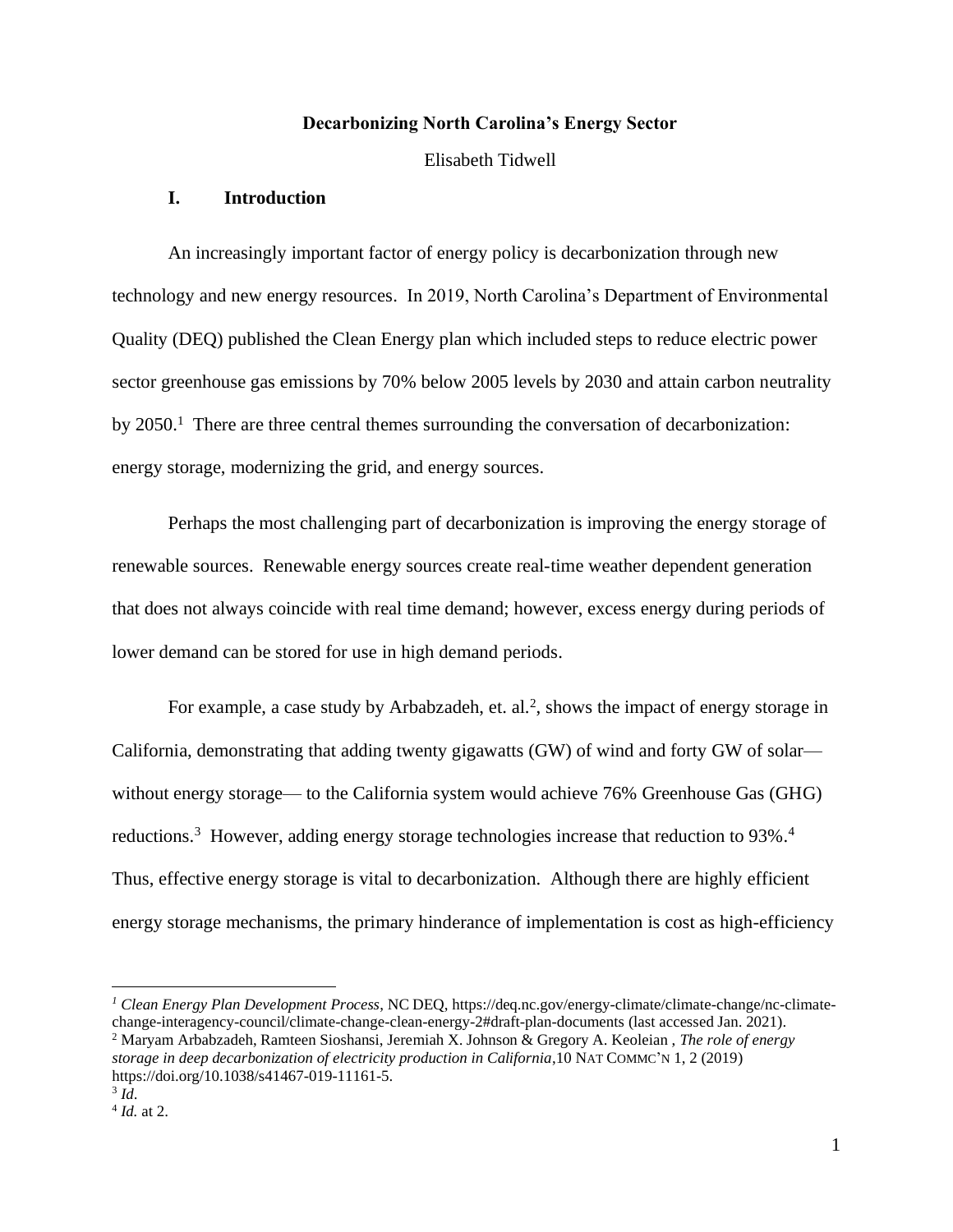energy storage only exists at a high capital.<sup>5.</sup> This is because energy storage additions are not economically feasible compared to distribution upgrades, but they could become more viable if cost reduction practices continue to advance. 6

Another solution to the many challenges of decarbonization is modernizing the energy grid through microgrids. The energy grid itself connects homes, businesses, and other buildings to central power sources. A microgrid is a smaller version of the main electric grids, that combine local energy resources and control technologies to provide power. <sup>7</sup> Some microgrids are connected to the main grid but can also operate on its own during a crisis; others are fully self-sufficient energy systems that serve a small geographic footprint. Microgrids improve system reliability, because when the part of the main grid needs to be repaired, the whole grid is affected; microgrids mitigate the damage by providing local power. Further, a microgrid may be powered by a diverse energy profile, such as distributed generators, batteries, and/or renewable sources of energy. <sup>8</sup> Microgrids further diversify the main energy profile by using local energy sources that would greatly lose value by traveling long distances.

Additionally, microgrids reduce power supply costs by providing an alternative source of power.<sup>9</sup> Microgrids greatly utilize renewable energy and battery-based energy storage. North Carolina is already home to excellent examples of implementing microgrids. For instance, there will be a collaboration between Tideland EMC and the Rose Acre farms to create an agricultural microgrid that will use a solar panel and battery array to offset costs, enhance power resiliency,

8 *Id.* 

<sup>5</sup> *Id.* at 7.

<sup>6</sup> *Id.*

<sup>7</sup> *How Microgrids Work*, ENERGY.GOV (Dec. 11, 2020, 1:47 PM), https://www.energy.gov/articles/howmicrogrids-work.

<sup>9</sup> *Id.*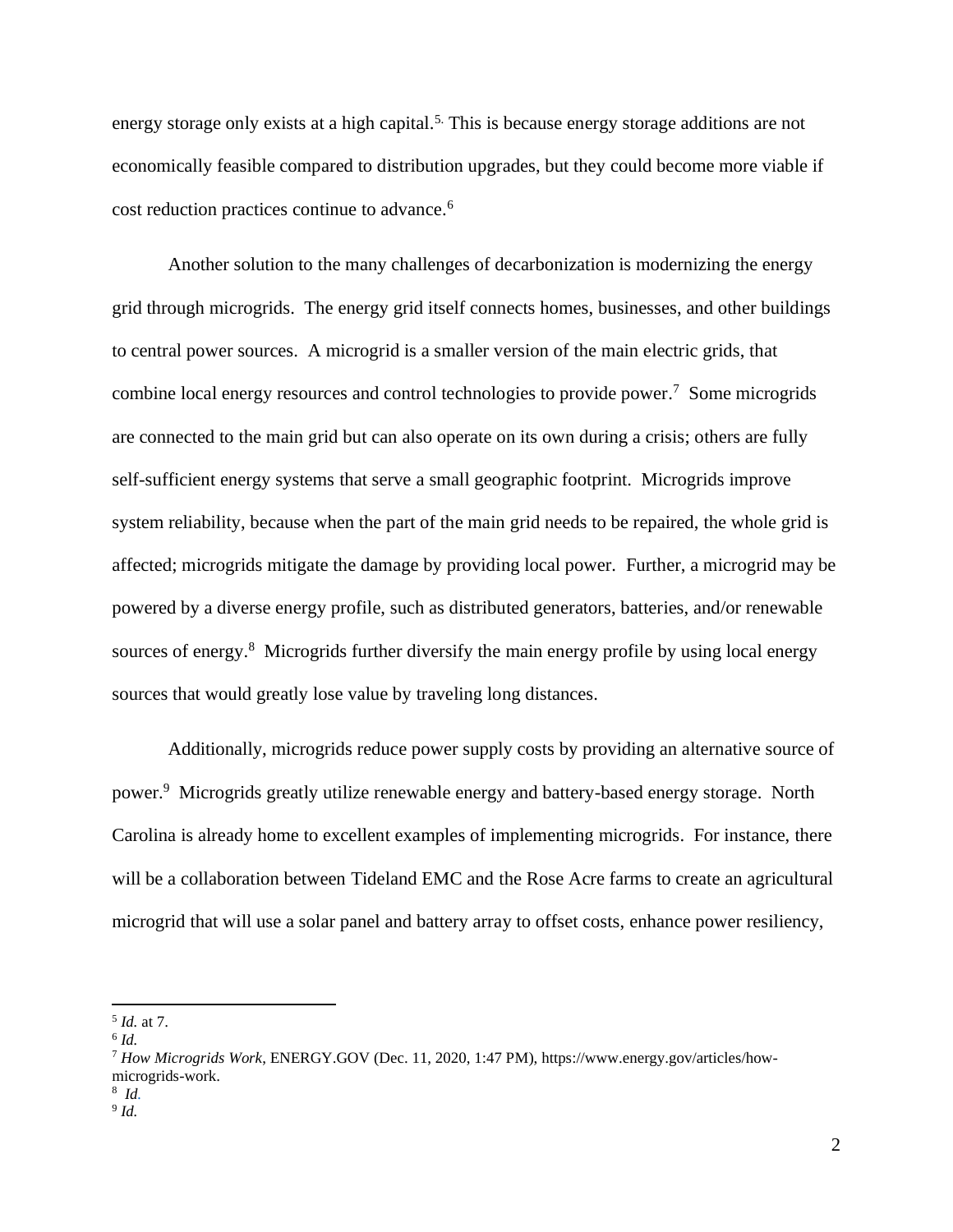and improve environmental sustainability for the farm and surrounding community.<sup>10</sup> Moreover, in 2019 Duke Energy was approved for pilot microgrids in Hot Springs, North Carolina.<sup>11</sup> The 2019 North Carolina Clean Energy Plan stresses the importance of the state government encouraging utilities to consider additional microgrids but recognizes that the technology required to do so may be too cost prohibitive to be economically feasible.<sup>12</sup> Technology for microgrids based on solar energy and storage are often economically infeasible.

Another pathway of solving decarbonization is the energy source profile itself. The most common energy sources are natural gas, nuclear, coal/oil, hydroelectric, wind, and solar. As discussed beforehand, the challenge with increasing the usage of renewable energy (hydroelectric, wind, and solar) is storage. Renewable energy, unlike other energy sources such as oil or natural gas, are not easily captured and stored in their natural states.

Accordingly, governments must look to our energy sources, how we store our energy, and the implement of microgrids to effectively plan for the future of the energy sector. For North Carolina, Governor Cooper signed an executive order on October 29, 2018, which called for a 40% reduction in statewide greenhouse gases by 2025<sup>13</sup>. North Carolina's 2019 Clean Energy Plan further set the goal for reduction of greenhouse gas emissions by 70% below 2005 levels by 2030 and provided a comprehensive look into how to reach that goal.<sup>14</sup>

<sup>10</sup> *Microgrids*, NC ELECT. COOP., https://www.ncelectriccooperatives.com/energy-innovation/microgrids/ (last visited Dec. 11, 2020).

<sup>11</sup> *North Carolina Clean Energy Plan*, NC DEQ, 1,35 (Oct. 2019) htttps://files.nc.gov/ncdeq/climate-change/cleanenergy-plan/NC\_Clean\_Energy\_Plan\_OCT\_2019\_.pdf.

<sup>12</sup> *Id.*at 11.

<sup>13</sup> Exec. Order No. 80 (2018), https://files.nc.gov/ncdeq/climate-change/EO80--NC-s-Commitment-to-Address-Climate-Change---Transition-to-a-Clean-Energy-Economy.pdf.

<sup>14</sup> *North Carolina Clean Energy Plan*, *supra* note 11, at 146.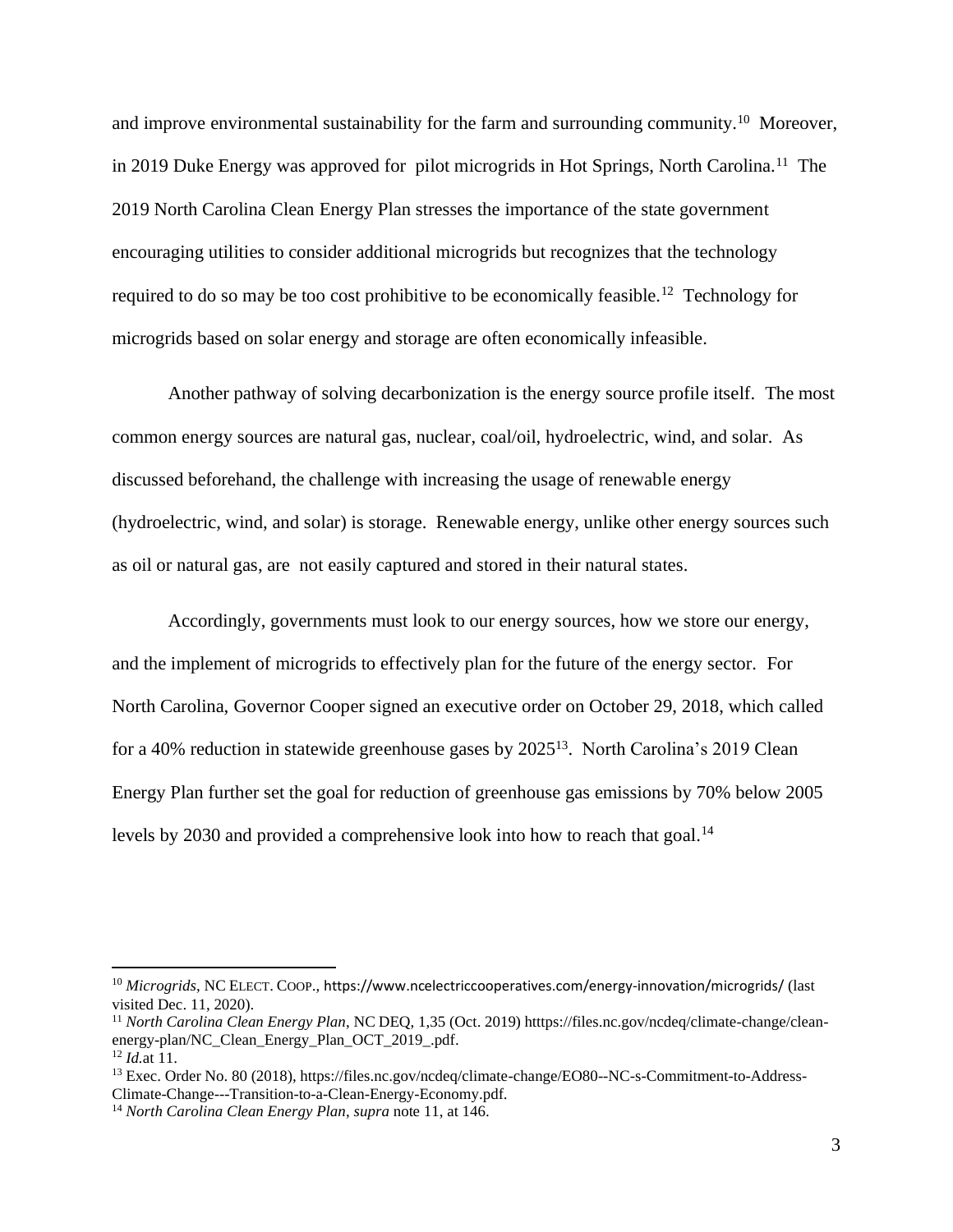Specifically, the goal for 2030 levels is equal to  $23.8$  million metric tons of  $CO<sub>2</sub>$ , and the plan calls for complete carbon neutrality by 2050.<sup>15</sup> The Clean Energy Plan does not define carbon neutrality, but the term generally refers to balancing carbon pollutants with activities that remove an equal amount of carbon pollutants.<sup>16</sup> Additionally, there are the sustainability goals of North Carolina's major electricity providers: Duke Energy and the North Carolina Electric Cooperatives.

## **II. North Carolina's Energy Profile**

North Carolina was ranked as the eighth largest electricity generating state in both 2017 and 2018, making the state's energy profile more than a local concern<sup>17</sup>. According to the 2019 Clean Energy Plan, North Carolina's 2017 electricity production was mostly generated at central power plants and was composed of: 30% natural gas; 33% nuclear; 27% coal; 4% hydropower; 4%; 2% biomass; less than 1% of wind; and less than 1% of petroleum.<sup>18</sup>

Duke Energy generates most of the electricity consumed in North Carolina and is one of the largest electric power companies in the United States with approximately 7.7 million retail customers in both Carolinas, Florida, Ohio, Kentucky, and Indiana.<sup>19</sup> In the past four years, Duke Energy has added more than 2500 megawatts (MW) of solar capacity to the grid in an effort to meet their sustainability goals.<sup>20</sup> Duke Energy's current energy profile, in MW-hour

<sup>15</sup> *Id.* at 11.

<sup>16</sup> *North Carolina Power Sector Carbon Policies*, DUKE NICHOLAS INST.

https://nicholasinstitute.duke.edu/project/north-carolina-power-sector-carbon-policies (last visited Dec. 11, 2020).

<sup>17</sup> *North Carolina Clean Energy Plan*, *supra* note 11at 19.

<sup>18</sup> *Id.*

<sup>19</sup> *2019 Sustainability Report*, DUKE ENERGY 2, 55 (Apr. 2020) https://www.duke-

energy.com/\_/media/PDFs/External/2019-Duke-Energy-Sustainability-

Report.pdf? ga=2.183325539.493039175.1602336301-240132052.1601399955.

<sup>20</sup> *Id.* at 26.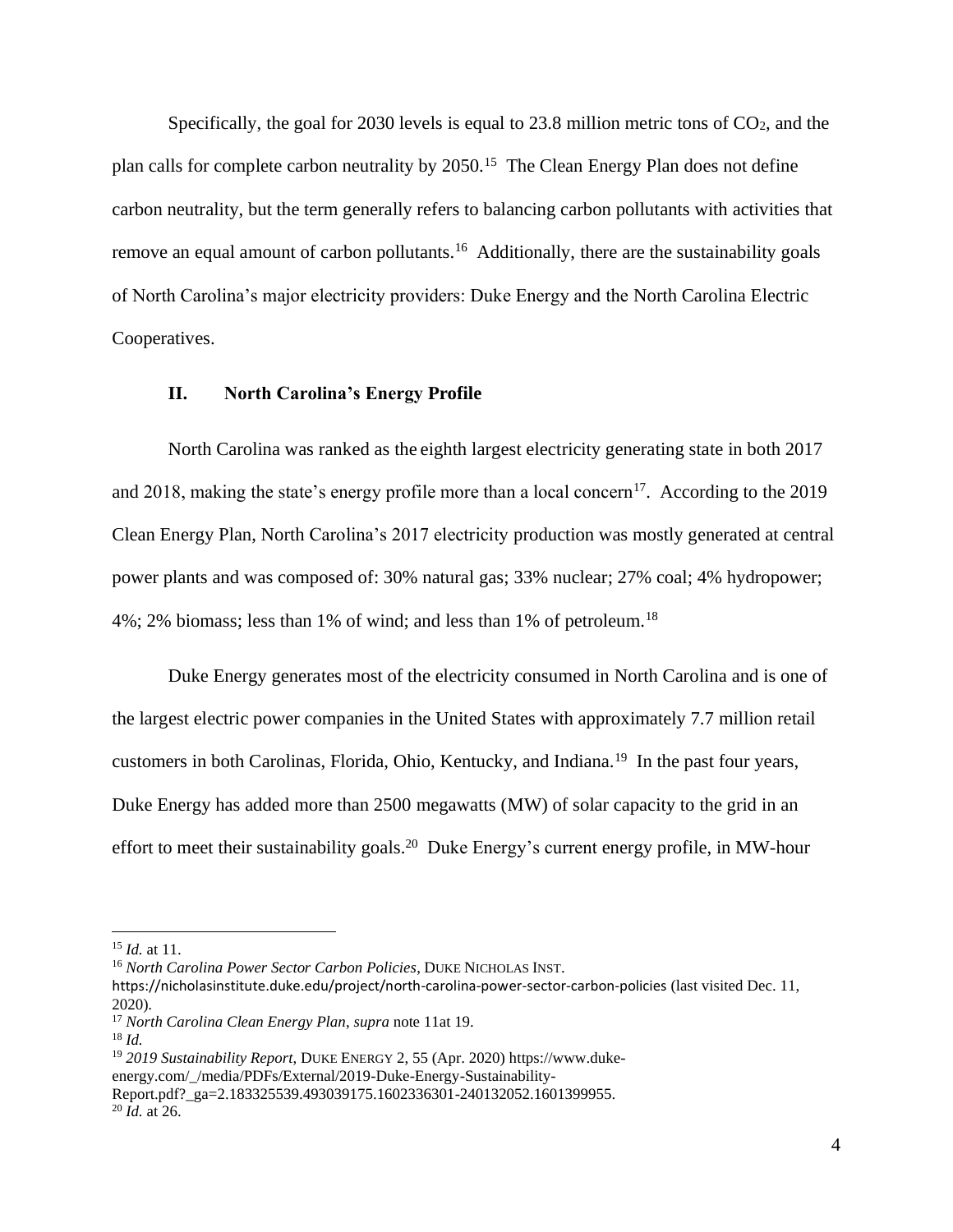output, is composed of: 35% natural gas; 34% nuclear; 26% coal/oil; and 5% of hydro, wind and solar<sup>21</sup>. This profile is a positive change from Duke's 2005 energy profile which consisted of 60% coal/oil, 33% nuclear, 6% natural gas, and 1% of hydro, wind, and solar combined. 22

Besides Duke Energy, North Carolina receives a large portion of electricity from North Carolina Electric Cooperatives. These cooperatives are local, independent, and are governed by a board of directors. North Carolina's Cooperatives operate on seven guiding principles: (1) voluntary and open membership; (2) democratic member control; (3) member's economic participation; (4) education for members, representatives, managers and employees; (5) autonomy and independence; (6) cooperation among cooperatives; and (7) concern for community<sup>23</sup>.

For 2018, North Carolina's electric cooperative energy profile consisted of: 57% nuclear; 24% gas/oil; 5% coal; 5% renewables; 2% hydro; and 7% purchased from wholesale markets $^{24}$ . The electric cooperatives also operate three microgrid sites (Butler Farms, Heron's Nest, and Ocracoke) with two microgrids in development (Eagle Chase and Rose Acre Farms).<sup>25</sup>

## **III. North Carolina's Sustainability Goals**

North Carolina has previously worked towards the goal of decarbonization with The State's Clean Smokestacks Act, Renewable Energy and Energy Efficiency Portfolio Standard,

<sup>21</sup> *Id.* at 29.

<sup>22</sup> *Id.* 

<sup>&</sup>lt;sup>23</sup> Who We Are, NC ELEC. COOP., https://www.ncelectriccooperatives.com/who-we-are/ (last visited Dec. 11, 2020). <sup>24</sup>Our Power, NC ELEC. COOP... https://www.ncelectriccooperatives.com/our-power/ (last visited Dec. 11, 2020). <sup>25</sup> *Id.*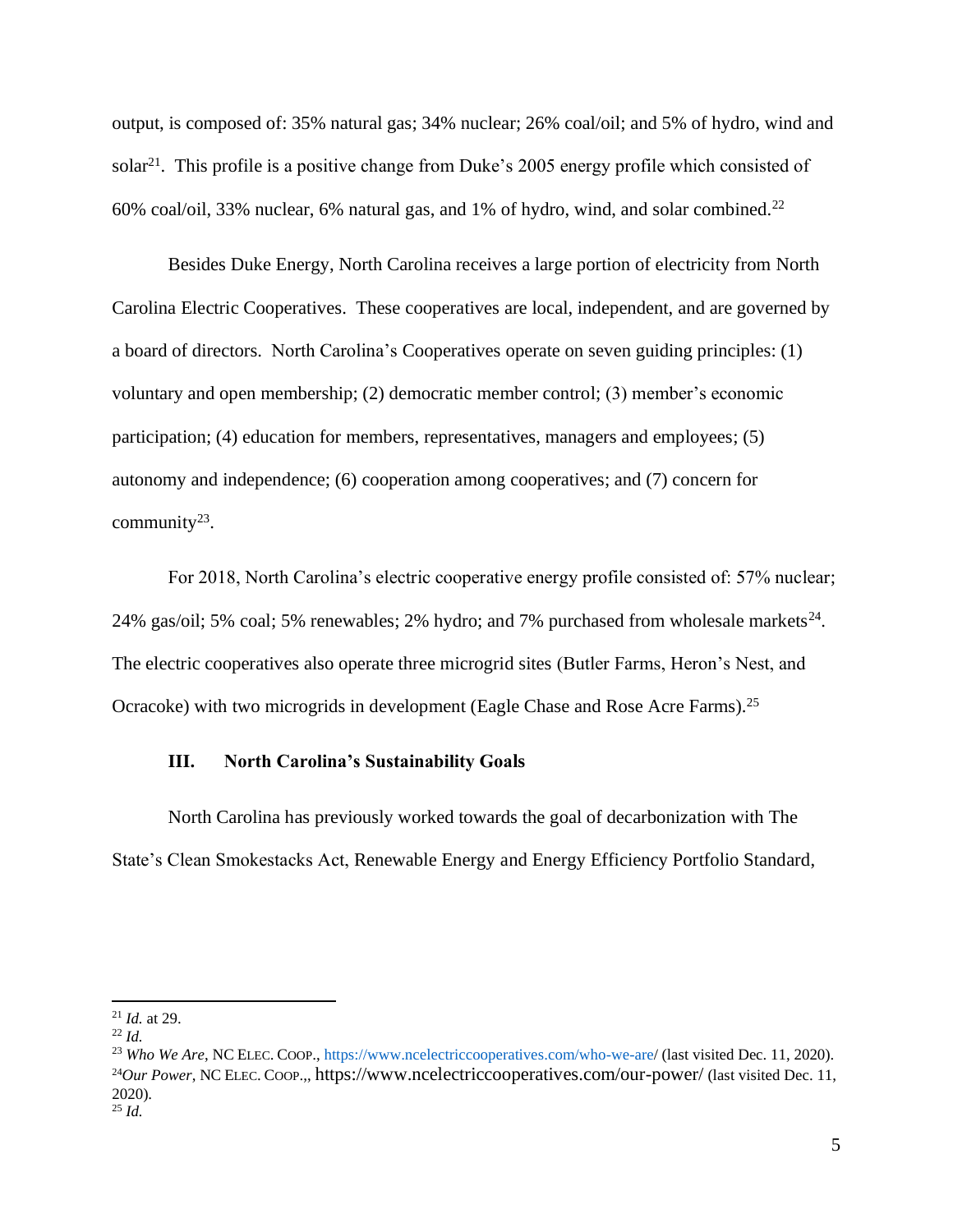and Public Utility Regulatory Policies Act. Relative to the 2005 GHG levels, emissions in 2019 from the electric power sector have declined 34%.<sup>26</sup>

Both Duke Energy and the Electric Cooperative share the goal of reducing carbon emissions by 50% from 2005 levels.<sup>27</sup> So far, Duke has decreased carbon dioxide emissions by 39% from 2005 levels.<sup>28</sup> Duke Energy provides a more in-depth look into how they plan to increase their level of renewable energy sources; they plan to own or contract 16,000 MW of wind, solar, and biomass by  $2025.^{29}$  As of 2019, Duke had reached 8,100 MW from these sources. Duke also plans to double its portfolio of solar, wind, and biomass by 2025 and has a 2030 profile goal of: 41% natural gas, 28% nuclear, and 19% hydro, wind, and solar combined.<sup>30</sup>

Further, Duke has mapped their priority issues according to the United Nation's Sustainable Development Goals, which recognize ending deprivations goes hand-in-hand with strategies that improve environmental sustainability, health and education, reduce inequality, and increase economic growth. <sup>31</sup> The North Carolina Electric Cooperatives' plan prioritizes increasing nuclear energy and natural gas production to meet the  $2030$  goal.<sup>32</sup>

Likewise, the North Carolina Clean Energy Plan was written by the Department of Environmental Quality (DEQ) and sets out the government's energy goals and mechanisms to meet those goals. The DEQ's objective in the Clean Energy Plan is to encourage the "use of clean energy resources and technologies and to foster the development of a modern and resilient

<sup>26</sup> *North Carolina Clean Energy Plan*, *supra* note 11.

<sup>&</sup>lt;sup>27</sup> Achieving a Net Zero Carbon Future: Duke Energy 2020 Climate Report, DUKE ENERGY (2020) 1,36 https://www.duke-energy.com/\_/media/pdfs/our-company/climate-report-2020.pdf. <sup>28</sup> *Id.* at 1.

<sup>29</sup> *Id.* at 10.

<sup>30</sup> *Id.*

<sup>31</sup> *2019 Duke Energy Sustainability Report*, *supra* note 19.

<sup>32</sup> *Our Power*, *supra* note 24.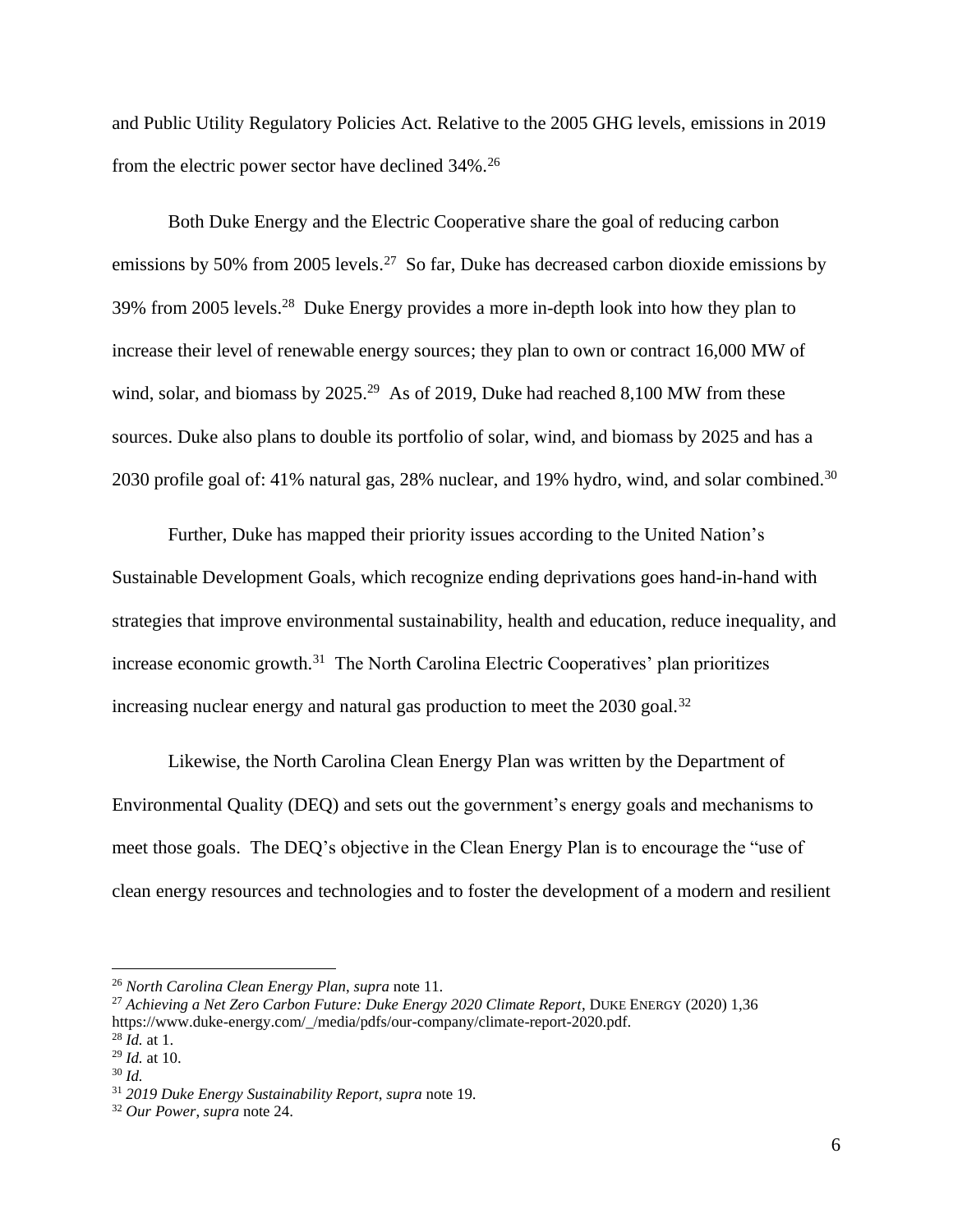electric system."<sup>33</sup> There are essentially five goals: reduce GHG emissions by 70% below 2005 levels by 2030; attain carbon neutrality by 2050; energy affordability and price stability through modernization; accelerate clean energy innovation and deployment to create economic opportunities for rural and urban areas; and attain these goals by market-based policies, performance-based policies, and modernizing the grid<sup>34</sup>.

Further, the plan outlines recommendations to accomplish these goals in *Policy and*  Action Recommendations, including the pathway of decarbonization.<sup>35</sup> The Plan's recommendations are grouped into six strategies: carbon reduction; utility incentives and comprehensive system planning; grid modernization and resilience; clean energy deployment and economic development; equitable access and just transition; and energy efficiency and electrification strategies.<sup>36</sup>

First, the DEQ outlined two recommendations for stakeholders in efforts to reduce carbon in the electricity sector. The first is to develop a report (by combined efforts of the legislature, state agencies, and academia) that recommends carbon-reduction policies.<sup>37</sup> Specifically, the report would evaluate the following carbon reduction strategies: accelerated coal retirements; market-based carbon reduction programs; clean energy policies (such as an updated Renewable Energy and Energy Efficiency Portfolio Standard, also known as REPS); and a combination of these strategies<sup>38</sup>.

<sup>37</sup> *Id.* at 55.

<sup>33</sup> *North Carolina Clean Energy Plan*, *supra* note 11, at 6.

<sup>34</sup> *Id.* at 52.

<sup>35</sup> *Id.*

<sup>36</sup> *Id.* at 53.

<sup>38</sup> *North Carolina Clean Energy Plan*, *supra* note 11, at 56.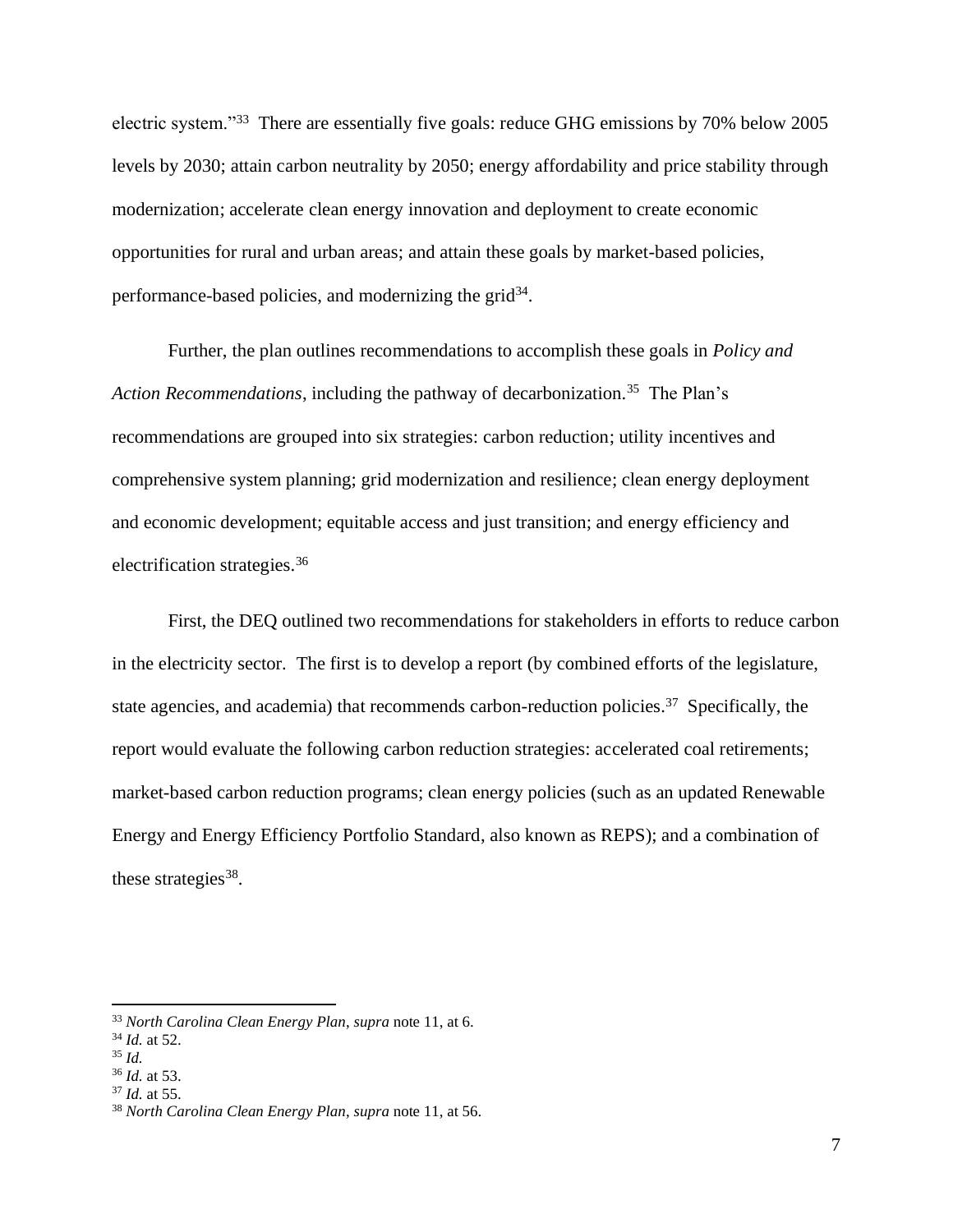For North Carolina, accelerated coal retirement would be retiring all coal power plants by 2030 and shifting to non-emitting sources.<sup>39</sup> For example, "a market-based carbon reduction program" could be establishing a carbon reduction program that is linked with similar program in other states and setting an initial carbon budget that would gradually decrease. Also, a clean energy policy would most likely be expanding REPS by requiring a certain percentage of a utility's retail electricity sales that must come from low-emitting sources, high energy efficient sources, or implementing demand-side measures.<sup>40</sup> Finally, the plan describes an example combination of a market-based carbon and clean energy policy that would link the market-based program with a clean energy technology standard.<sup>41</sup>

Next, the second recommendation is to require integrated resource plan (IRP) and distribution system plans (DSP) to use portfolios and action strategies that incorporate a cost of carbon into the portfolio that is selected for use by the utility.<sup>42</sup> IRP is a plan for meeting future electricity needs that reviews supply and demand options, and shows how the resource portfolio for electricity is expected to evolve.<sup>43</sup> DSP is a process that identifies areas of the electric grid that must adapt to new technologies and markets, and the process serves as a valuable guide to utility investment.<sup>44</sup> This recommendation goes along with the Competitive Procurement of Renewable Energy program which brings price competitive renewable energy into the standard utility package provided by Duke.<sup>45</sup>

<sup>39</sup> *Id.* at 59.

<sup>40</sup> *Id.* at 60.

<sup>41</sup> *Id.*

<sup>42</sup> *Id.* at 62.

<sup>&</sup>lt;sup>43</sup> Coley Girouard, *Understanding IRPs: How Utilities Plan for the Future*, ADVANCED ENERGY ECON. (Dec. 14 2020, 12:34 PM), https://blog.aee.net/understanding-irps-how-utilities-plan-for-the-future.

<sup>44</sup> *North Carolina Clean Energy Plan*, *supra* note 11, at 37.

<sup>45</sup> *Id.* at 93.